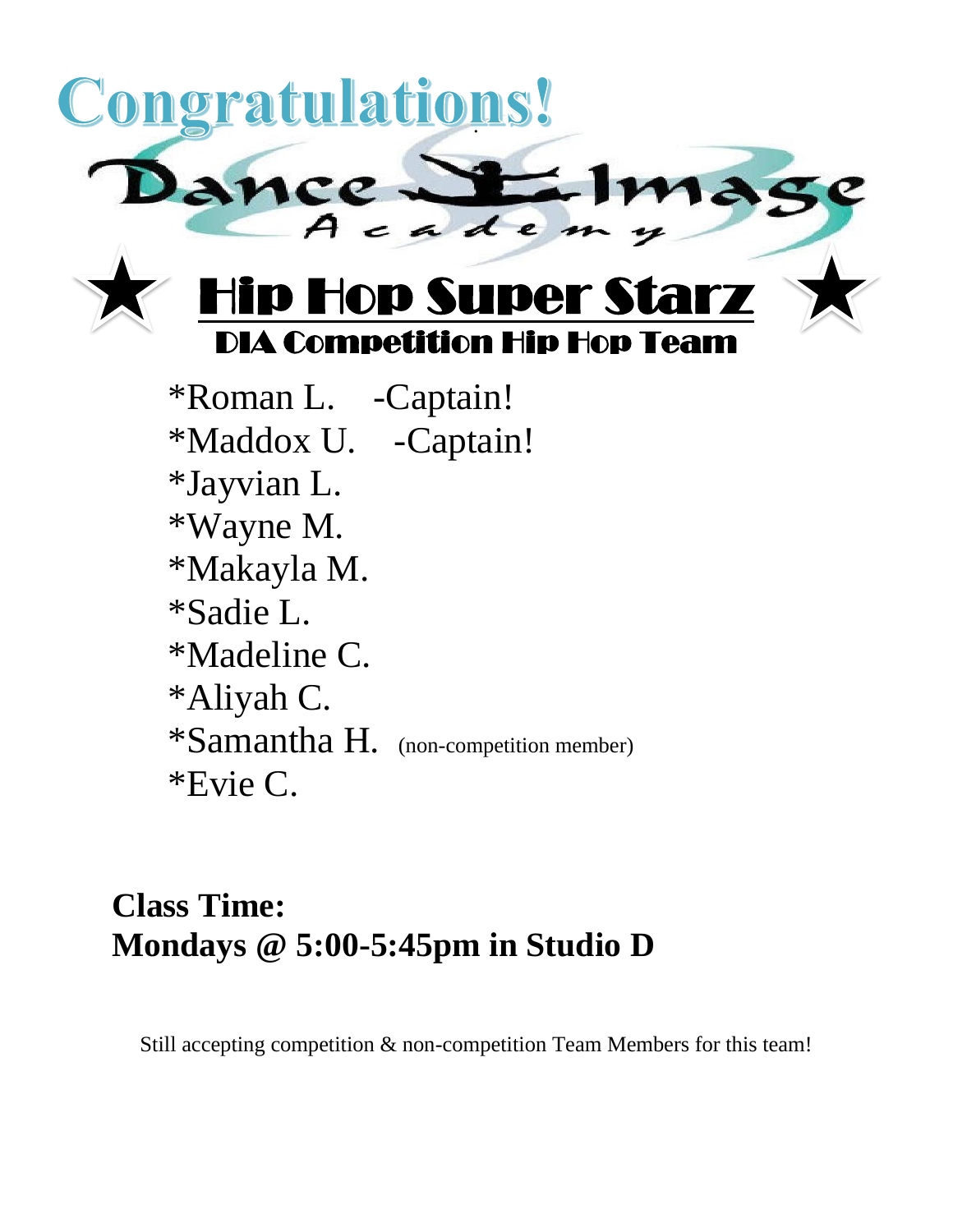

\*Oliver L. \*Rubie L. \*Dagny N. \*Pheoby S. \*Emalee G. \*Delilah Y. \*Brayden W. (non-competition member)

### **Class Time: Mondays @ 5:30-6:30pm in Studio D**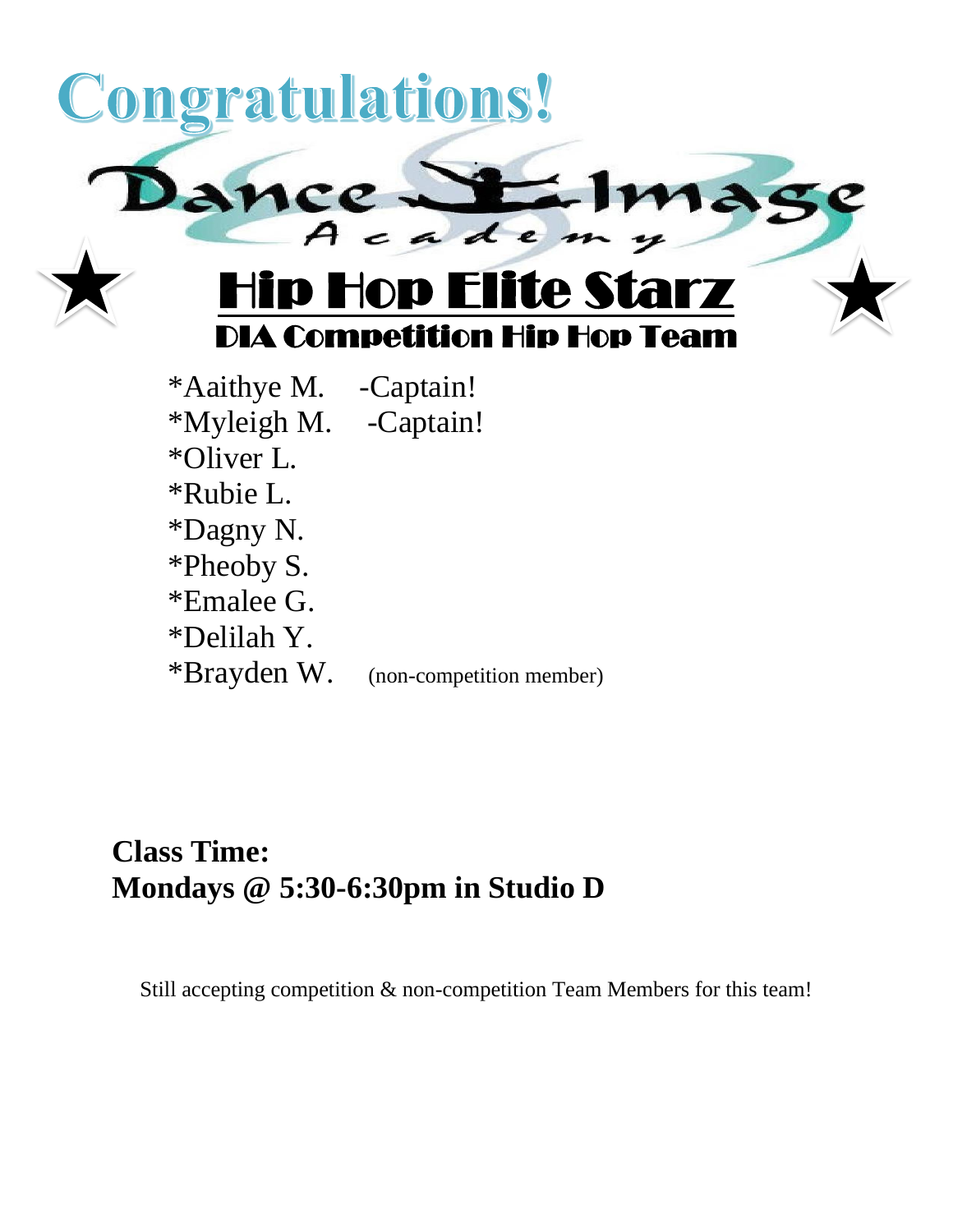

\*Sam S. -Captain! \*Tanea G. -Captain! \*McKynlee W. \*Tori O. \*Preston A. \*Tayja S. \*Ariana Y. \*Brooklyn C. \*Stathym S.

## **Class Time: Wednesdays @ 6:00-7:00pm in Studio D**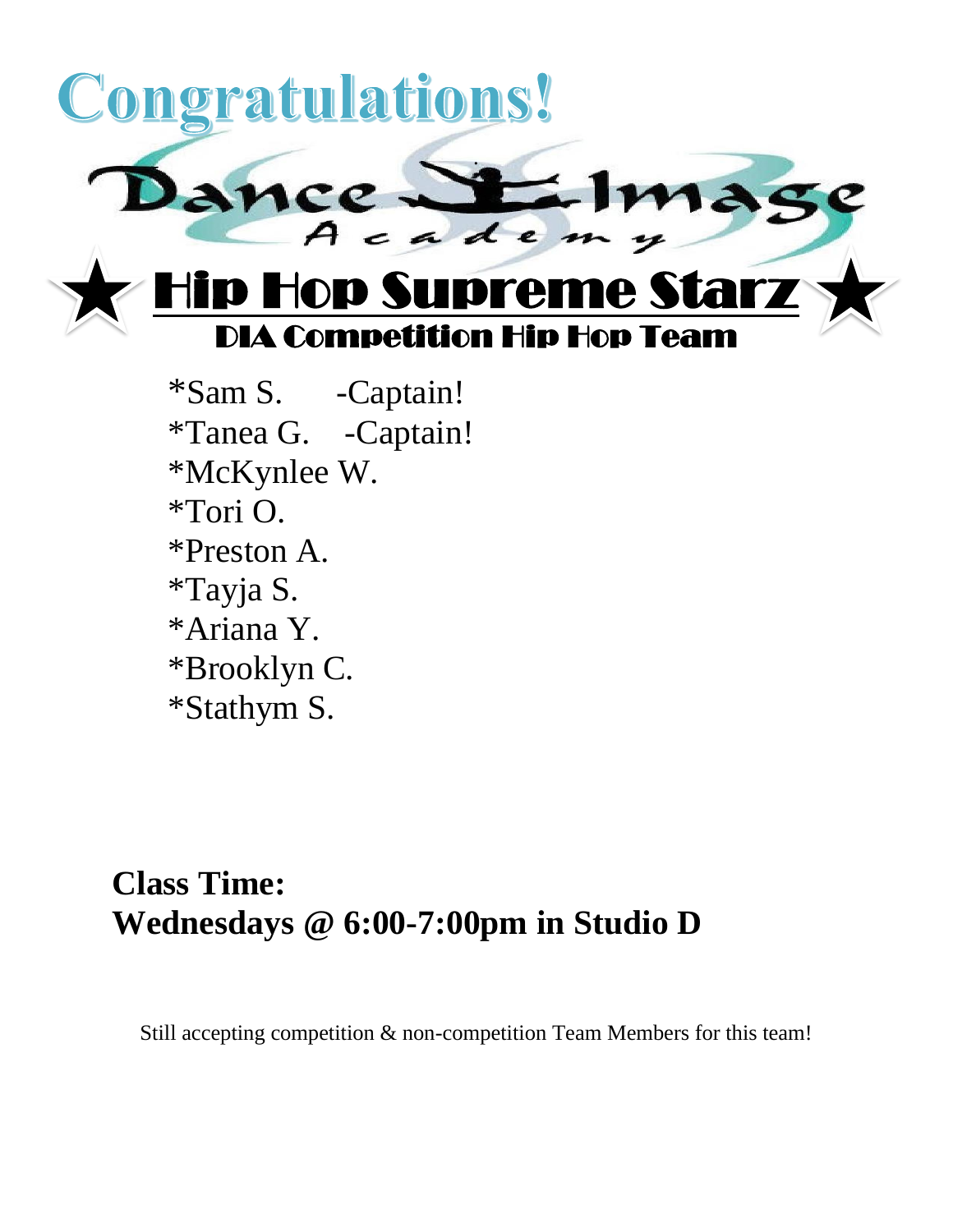

\*Sienna S. -Captain! \*Paisley S. -Captain! \*Corina E. \*Naomi P. \*Lilly U. \*Layla A. \*Brooklyn H. \*Tess U. \*Halle M. \*Allison S. \*Titan C.

#### **Class Time: Tuesdays @ 6:15-7:15pm in Studio D**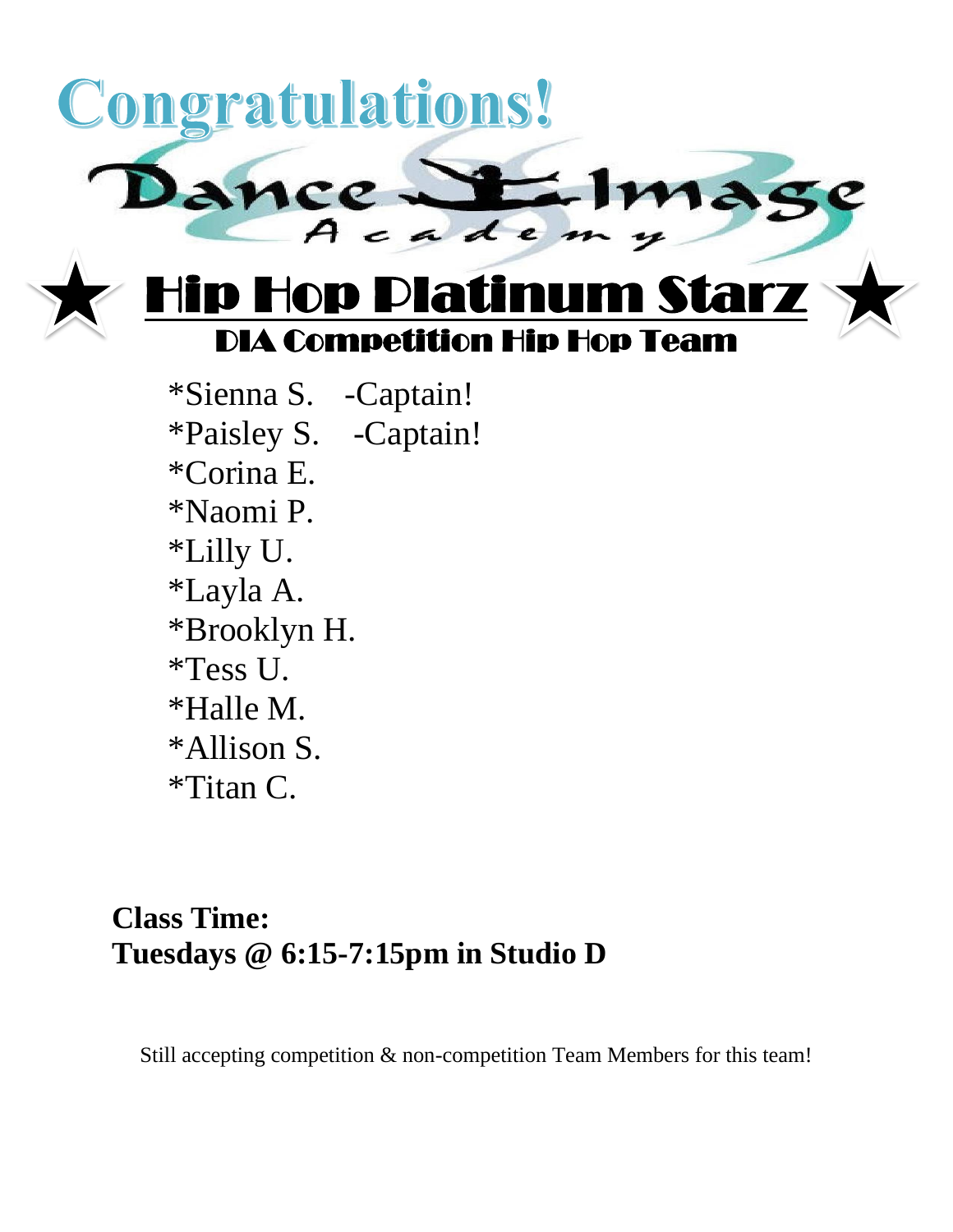

\*Alli S.

\*Haley W.

# **Class Time: Mondays @ 8:30-9:30pm in Studio D**